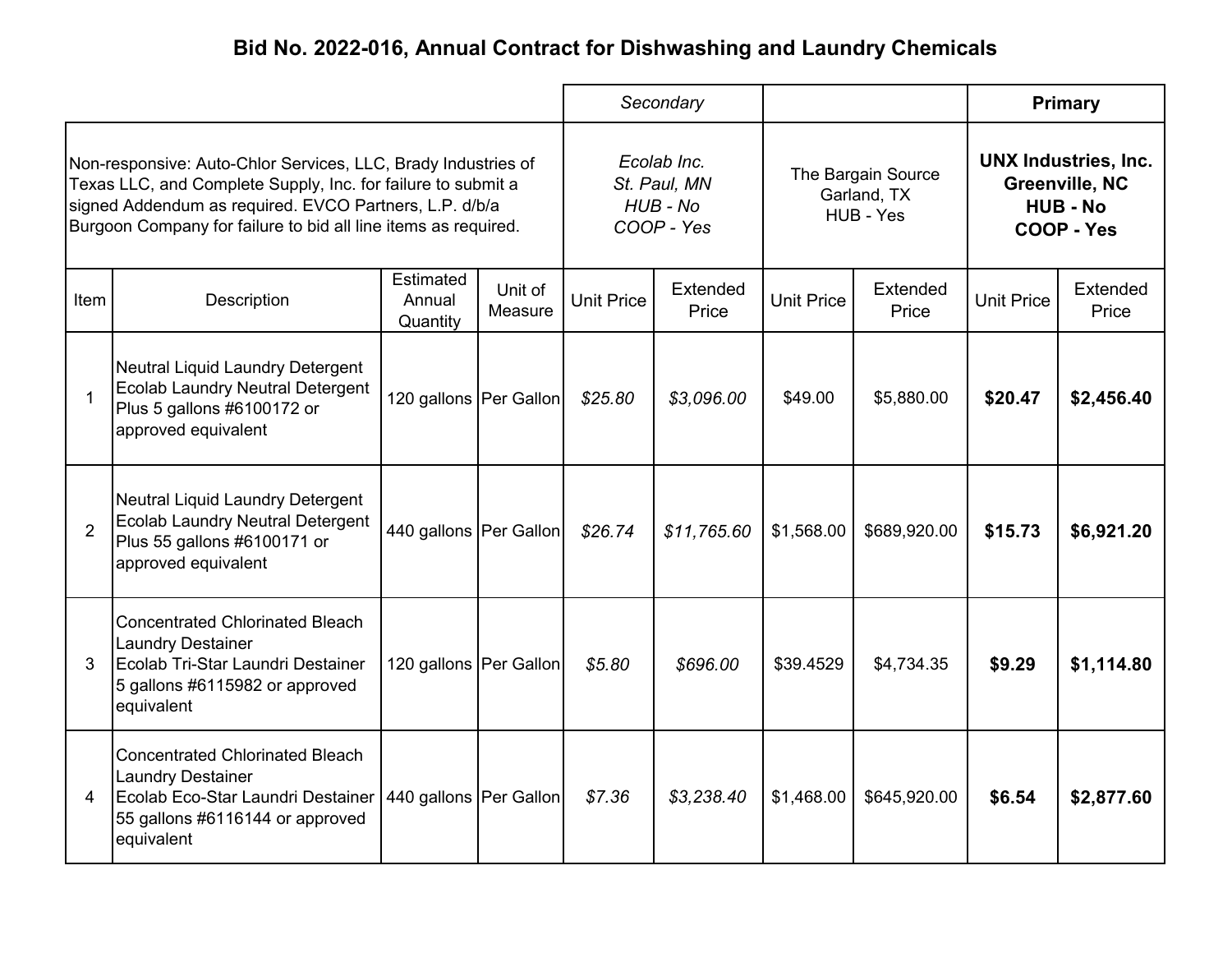|                                                                                                                                                                                                                                                           |                                                                                                                                                |                                 |                    | Secondary                                             |                   |                                                |                   | <b>Primary</b>                                                                 |                   |
|-----------------------------------------------------------------------------------------------------------------------------------------------------------------------------------------------------------------------------------------------------------|------------------------------------------------------------------------------------------------------------------------------------------------|---------------------------------|--------------------|-------------------------------------------------------|-------------------|------------------------------------------------|-------------------|--------------------------------------------------------------------------------|-------------------|
| Non-responsive: Auto-Chlor Services, LLC, Brady Industries of<br>Texas LLC, and Complete Supply, Inc. for failure to submit a<br>signed Addendum as required. EVCO Partners, L.P. d/b/a<br>Burgoon Company for failure to bid all line items as required. |                                                                                                                                                |                                 |                    | Ecolab Inc.<br>St. Paul, MN<br>HUB - No<br>COOP - Yes |                   | The Bargain Source<br>Garland, TX<br>HUB - Yes |                   | <b>UNX Industries, Inc.</b><br>Greenville, NC<br><b>HUB - No</b><br>COOP - Yes |                   |
| ltem.                                                                                                                                                                                                                                                     | Description                                                                                                                                    | Estimated<br>Annual<br>Quantity | Unit of<br>Measure | <b>Unit Price</b>                                     | Extended<br>Price | <b>Unit Price</b>                              | Extended<br>Price | <b>Unit Price</b>                                                              | Extended<br>Price |
| 5                                                                                                                                                                                                                                                         | <b>Concentrated Alkaline Builder</b><br><b>Laundry Detergent</b><br>Ecolab Eco-Star Builder C 55<br>gallons #6110429 or approved<br>equivalent | 660 gallons Per Gallon          |                    | \$10.95                                               | \$7,227.00        | \$75.00                                        | \$49,500.00       | \$9.09                                                                         | \$5,999.40        |
| 6                                                                                                                                                                                                                                                         | Kitchen Floor Cleaner<br>Ecolab Oasis Enforce 2.5 gallons<br>#6114696 or approved equivalent                                                   | 225 gallons   Per Gallon        |                    | \$17.06                                               | \$3,838.50        | \$34.0909                                      | \$7,670.45        | \$11.07                                                                        | \$2,490.75        |
| $\overline{7}$                                                                                                                                                                                                                                            | Kitchen Degreaser<br>Ecolab Greasecutter Plus 1 gallon<br>#6119513 or approved equivalent                                                      | 130 gallons Per Gallon          |                    | \$10.37                                               | \$1,348.10        | \$32.9009                                      | \$4,277.117       | \$21.01                                                                        | \$2,731.30        |
| 8                                                                                                                                                                                                                                                         | Kitchen Degreaser<br>Ecolab Greaselift™ 32 oz.<br>#6100284 or approved equivalent                                                              | 768 oz.                         | Per OZ.            | \$0.22                                                | \$168.96          | \$4.6554                                       | \$3,575.3472      | \$0.16                                                                         | \$122.88          |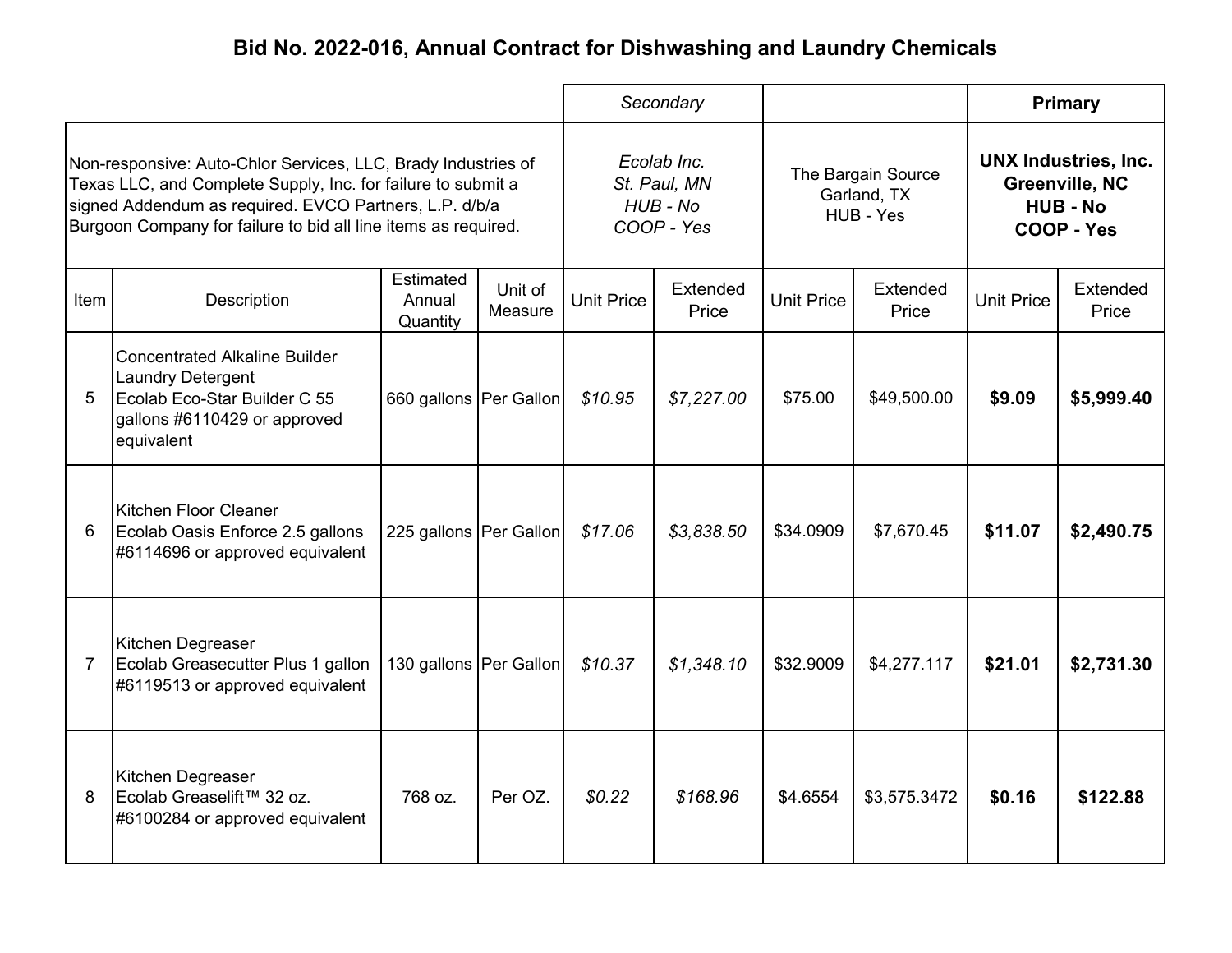|                                                                                                                                                                                                                                                           |                                                                                                                   |                                 |                    | Secondary                                             |                   |                                                | <b>Primary</b>    |                                                                                |                   |
|-----------------------------------------------------------------------------------------------------------------------------------------------------------------------------------------------------------------------------------------------------------|-------------------------------------------------------------------------------------------------------------------|---------------------------------|--------------------|-------------------------------------------------------|-------------------|------------------------------------------------|-------------------|--------------------------------------------------------------------------------|-------------------|
| Non-responsive: Auto-Chlor Services, LLC, Brady Industries of<br>Texas LLC, and Complete Supply, Inc. for failure to submit a<br>signed Addendum as required. EVCO Partners, L.P. d/b/a<br>Burgoon Company for failure to bid all line items as required. |                                                                                                                   |                                 |                    | Ecolab Inc.<br>St. Paul, MN<br>HUB - No<br>COOP - Yes |                   | The Bargain Source<br>Garland, TX<br>HUB - Yes |                   | <b>UNX Industries, Inc.</b><br>Greenville, NC<br><b>HUB - No</b><br>COOP - Yes |                   |
| ltem                                                                                                                                                                                                                                                      | Description                                                                                                       | Estimated<br>Annual<br>Quantity | Unit of<br>Measure | <b>Unit Price</b>                                     | Extended<br>Price | <b>Unit Price</b>                              | Extended<br>Price | <b>Unit Price</b>                                                              | Extended<br>Price |
| 9                                                                                                                                                                                                                                                         | Sink/Surface Sanitizer<br>Ecolab Oasis 146 Multi-Quat<br>Sanitizer 1 gallon #6117781 or<br>approved equivalent    | 120 gallons   Per Gallon        |                    | \$28.57                                               | \$3,428.40        | \$34.0173                                      | \$4,082.076       | \$21.03                                                                        | \$2,523.60        |
| 10                                                                                                                                                                                                                                                        | Sink/Surface Sanitizer<br>Ecolab Oasis 146 Multi-Quat<br>Sanitizer 2.5 gallons #6100536 or<br>approved equivalent | 255 gallons   Per Gallon        |                    | \$23.16                                               | \$5,905.80        | \$74.0423                                      | \$18,880.79       | \$19.29                                                                        | \$4,918.95        |
| 11                                                                                                                                                                                                                                                        | <b>Delimer</b><br>Ecolab Lime-A-Way 1 gallon<br>#6101131 or approved equivalent                                   | 90 gallons                      | Per Gallon         | \$9.35                                                | \$841.50          | \$34.0173                                      | \$3,061.56        | \$16.34                                                                        | \$1,470.60        |
| 12 <sup>2</sup>                                                                                                                                                                                                                                           | <b>Rinse Additive</b><br>Ecolab Rinse Dry 5 gallons<br>#6110934 or approved equivalent                            | 120 gallons Per Gallon          |                    | \$25.22                                               | \$3,026.40        | \$69.00                                        | \$8,280.00        | \$22.93                                                                        | \$2,751.60        |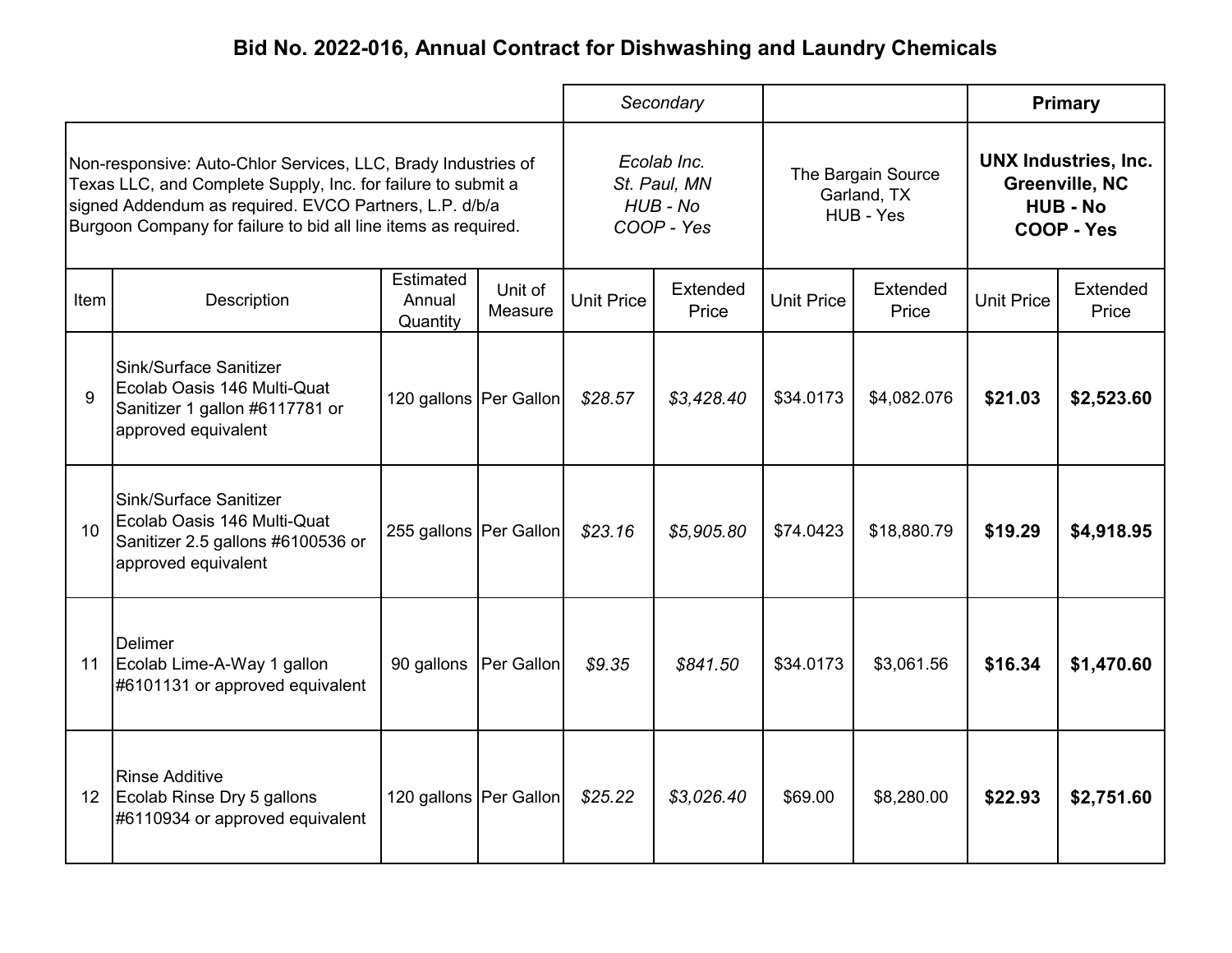|                                                                                                                                                                                                                                                           |                                                                                                       |                                 | Secondary          |                                                       |                   |                                                | <b>Primary</b>    |                                                                                |                   |
|-----------------------------------------------------------------------------------------------------------------------------------------------------------------------------------------------------------------------------------------------------------|-------------------------------------------------------------------------------------------------------|---------------------------------|--------------------|-------------------------------------------------------|-------------------|------------------------------------------------|-------------------|--------------------------------------------------------------------------------|-------------------|
| Non-responsive: Auto-Chlor Services, LLC, Brady Industries of<br>Texas LLC, and Complete Supply, Inc. for failure to submit a<br>signed Addendum as required. EVCO Partners, L.P. d/b/a<br>Burgoon Company for failure to bid all line items as required. |                                                                                                       |                                 |                    | Ecolab Inc.<br>St. Paul, MN<br>HUB - No<br>COOP - Yes |                   | The Bargain Source<br>Garland, TX<br>HUB - Yes |                   | <b>UNX Industries, Inc.</b><br>Greenville, NC<br><b>HUB - No</b><br>COOP - Yes |                   |
| ltem.                                                                                                                                                                                                                                                     | Description                                                                                           | Estimated<br>Annual<br>Quantity | Unit of<br>Measure | <b>Unit Price</b>                                     | Extended<br>Price | <b>Unit Price</b>                              | Extended<br>Price | <b>Unit Price</b>                                                              | Extended<br>Price |
| 13                                                                                                                                                                                                                                                        | <b>Machine Detergent</b><br>Ecolab EcoTemp Ultra Klene 1<br>gallon #6113326 or approved<br>equivalent | 120 gallons   Per Gallon        |                    | \$18.16                                               | \$2,179.20        | \$19.00                                        | \$2,280.00        | \$13.04                                                                        | \$1,564.80        |
| 14                                                                                                                                                                                                                                                        | Machine Detergent<br>Ecolab EcoTemp Ultra Klene 5<br>gallons #6112716 or approved<br>equivalent       | 710 gallons   Per Gallon        |                    | \$16.51                                               | \$11,722.10       | \$49.00                                        | \$34,790.00       | \$10.41                                                                        | \$7,391.10        |
| 15                                                                                                                                                                                                                                                        | <b>Manual Detergent</b><br>Ecolab PanTastic 1 gallon<br>#6112963 or approved equivalent               | 90 gallons                      | Per Gallon         | \$15.97                                               | \$1,437.30        | \$29.00                                        | \$2,610.00        | \$13.45                                                                        | \$1,210.50        |
| 16                                                                                                                                                                                                                                                        | <b>Manual Detergent</b><br>Ecolab PanTastic 5 gallons<br>#6112971 or approved equivalent              | 1,250<br>gallons                | Per Gallon         | \$15.04                                               | \$18,800.00       | \$49.00                                        | \$61,250.00       | \$11.61                                                                        | \$14,512.50       |